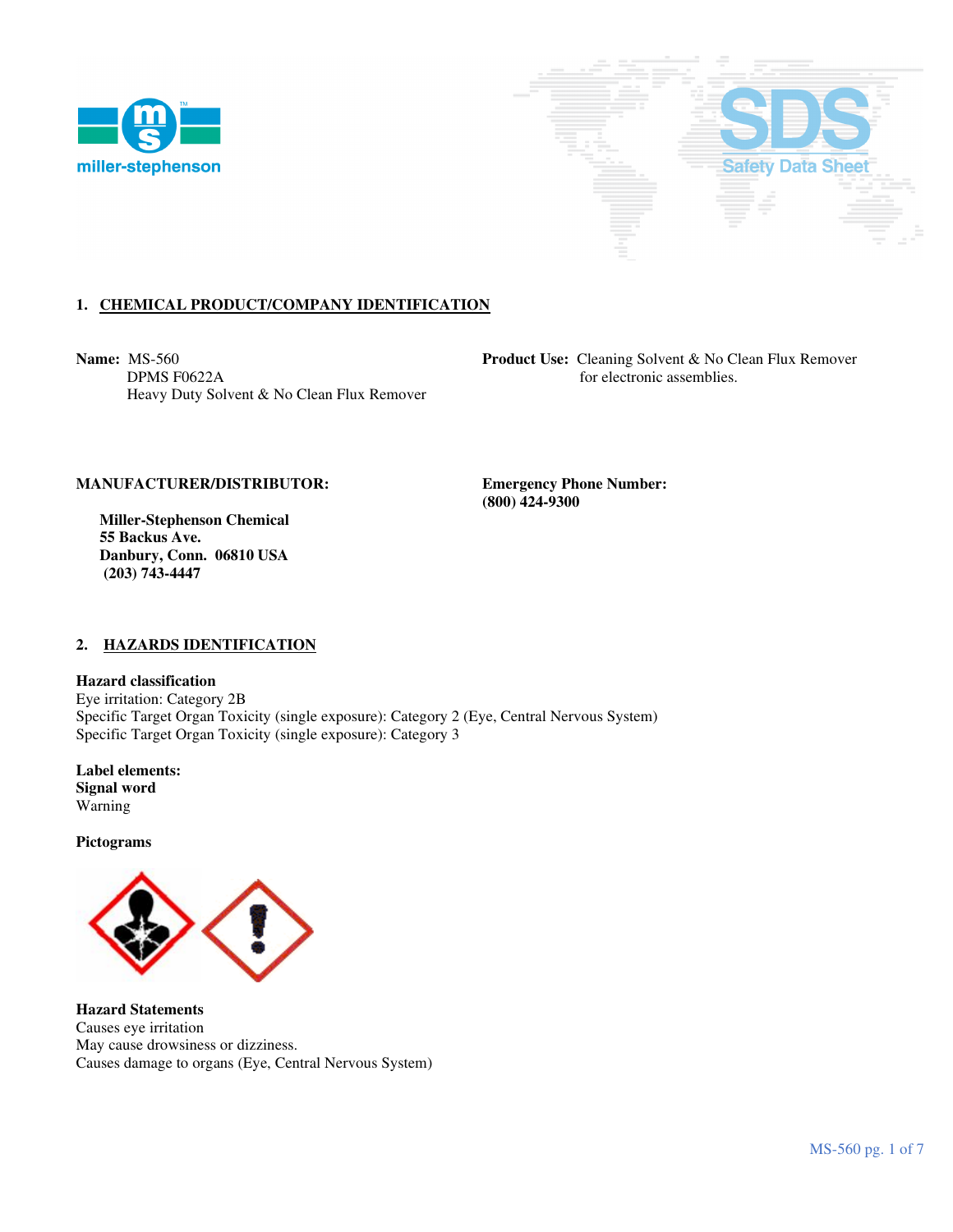### **Precautionary Statements**

Do not pierce or burn, even after use Do not breathe mist/vapors/spray. Wash skin thoroughly after handling. Do not eat, drink, or smoke when using this product. Use only outdoors or in a well-ventilated area. IF INHALED: Remove victim to fresh air and keep at rest in a position comfortable for breathing. Call a POISON CENTER or doctor/ physician, if you feel unwell. IF IN EYES: Rinse cautiously with water for several minutes. Remove contact lenses, if present and easy to do. Continue rinsing. If exposed or concerned: Call a POISON CENTER or doctor/physician. Protect from sunlight. Do not expose to temperatures exceeding 50°C/122°F. Dispose of contents/ container in accordance with local, regional, national, and international regulations.

# **Other Hazards**

In use, may form flammable/explosive vapor-air mixture. Vapors are heavier than air and can cause suffocation by reducing oxygen available for breathing. Misuse or intentional inhalation abuse may lead to death without warning symptoms, due to cardiac effects.

# **3. INGREDIENTS**

| <b>Material</b> (s)                      | CAS No.     | Approximate $\%$ |
|------------------------------------------|-------------|------------------|
| $1,1,1,2,2,3,4,5,5,5$ -Decafluoropentane | 138495-42-8 | $22 - 28$        |
| Trans, 1, 2-Dichloroethylene             | 156-60-5    | 42 - 48          |
| Methanol                                 | $67-56-1$   | $8 - 12$         |
| 1,1,1,2-Tetrafluoroethane                | 811-97-2    | $18 - 22$        |

### **4. FIRST AID MEASURES**

**Inhalation:** Remove patient to fresh air. Get medical attention.

- **Eye:** Immediately flush eyes with plenty of water for at least 15 minutes. If easy to do, remove contact lenses. Continue to rinse. Get medical attention.
- **Skin:** Immediately flush skin with plenty of water. Remove contaminated clothing and shoes. Wash clothing before use. Thoroughly clean shoes before reuse. Get medical attention.
- **Oral:** DO NOT induce vomiting. Get medical attention. Rinse mouth thoroughly with water. Never give anything by mouth to an unconscious person.

### **Most important symptoms/effects, acute and delayed:** May cause cardiac arrhythmia.

Skin contact may provoke the following symptoms: Dermatitis, Discomfort, Pain, Redness, Rash, Itching, Swelling of tissue, Eye damage

Eye contact may provoke the following symptoms: Irritation, Pain, Tearing, Swelling of tissue, Redness, Impairment of vision, Discomfort

Inhalation may provoke the following symptoms: Eye damage

Effects of breathing high concentrations of vapor may include: Tiredness, Drowsiness, Central nervous system effects, Convulsions Adverse effects from repeated inhalation may include central nervous system effects

Ingestion may provoke the following symptoms: Lack of coordination, Narcosis, Eye damage

Aspiration may cause pulmonary edema and pneumonitis.

Causes eye irritation.

May cause drowsiness or dizziness. May cause damage to organs.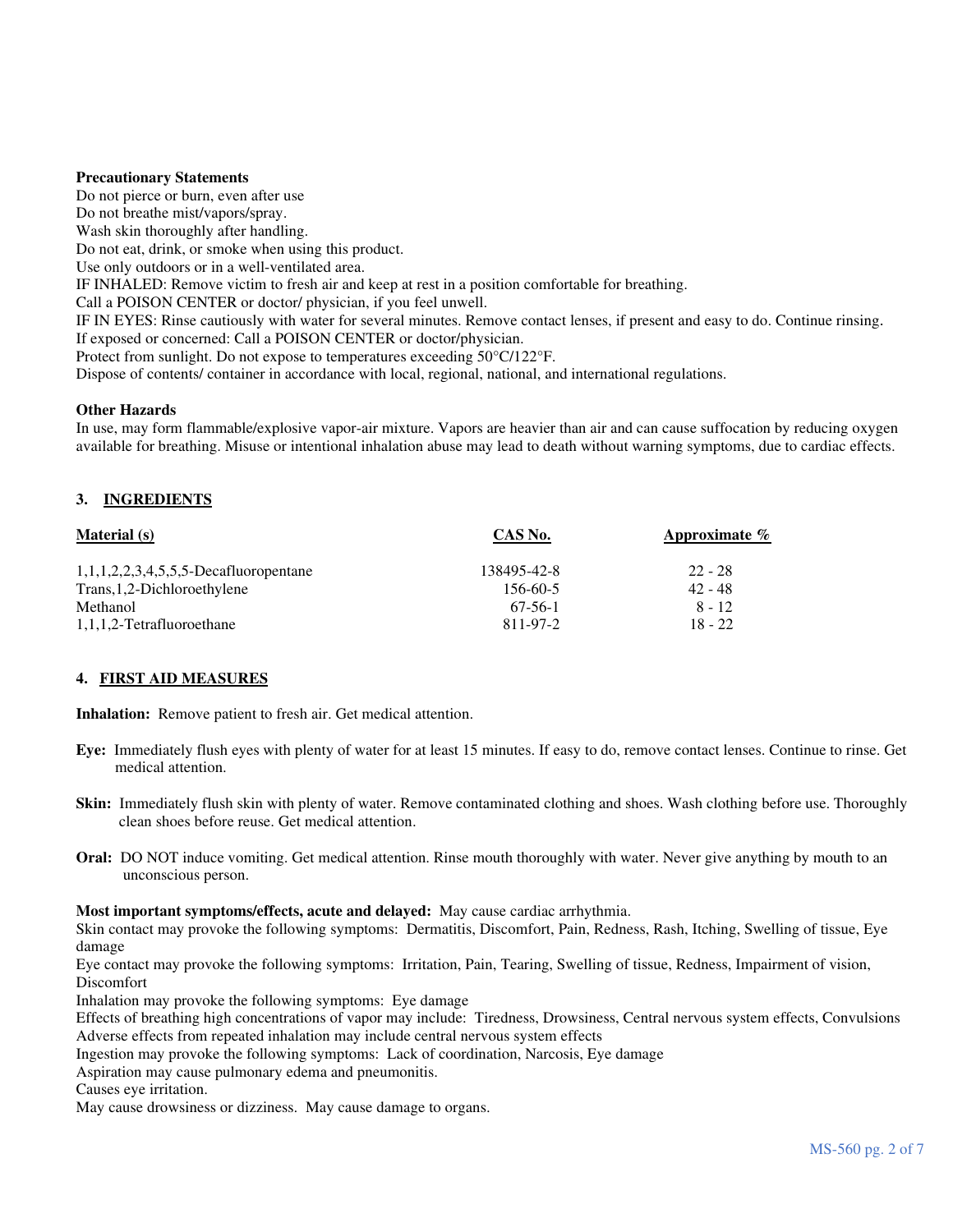**Notes to Physician:** Because of possible disturbances of cardiac rhythm, catecholamine drugs, such as epinephrine, that may be used in situations of emergency life support should be used with special caution.

# **5. FIRE FIGHTING MEASURES**

**Flammability:** This product is not flammable. **Test Method:** Ignition distance test and Enclosed space ignition test

**Suitable Extinguishing Media:** Alcohol resistant foam, Dry chemical, Carbon dioxide (CO2)

**Unsuitable extinguishing media:** No applicable data available.

**Special hazards:** Vapors may form explosive mixture with air. Exposure to combustion products may be hazardous to health. Hazardous combustion products: Hydrogen fluoride, Carbonyl fluoride, Carbon oxides, Chlorine compounds.

**Special Fire Fighting Instruction:** In the event of fire, wear self-contained breathing apparatus. Use personal protective equipment.

**Further information:** Use extinguishing measures that are appropriate to local circumstances and the surrounding environment. Evacuate personnel to safe areas. Cool containers with water spray. Remove undamaged containers from fire area if it is safe to do so.

### **6. ACCIDENTAL RELEASE MEASURES**

**Personal precautions, protective equipment and emergency procedures:** Evacuate personnel to safe area. Ventilate area, especially low or enclosed places where heavy vapors might collect. In case of insufficient ventilation, wear suitable respiratory equipment.

**Environmental precautions:** Discharge into the environment must be avoided. Prevent further leakage or spillage if safe to do so. Prevent spreading over a wide area (e.g.by containment or barriers). Retain and dispose of contaminated wash water. Local authorities should be advised if significant spillages cannot be contained.

**Spill Cleanup**: Contain spillage, and then collect with non-combustible absorbent material, (e.g. sand, earth, diatomaceous earth, vermiculite) and place in container for disposal according to local / national regulations.

### **7. HANDLING AND STORAGE**

**Handling:** Use in a well-ventilated area to avoid breathing vapors. Vapors are heavier than air and accumulate in low areas. Use appropriate respiratory protection when ventilation is inadequate. When using do not eat, drink, or smoke. Avoid contact with skin, eyes or clothing. Wash thoroughly after handling.

**Storage Conditions:** Store in a clean, dry area. Do not store sources of heat, in direct sunlight or where temperatures exceed 120F/49C.

### **8. EXPOSURE CONTROLS/PERSONAL PROTECTION**

| <b>Exposure Limits:</b>                  | TLV (ACGIH)     | PEL (OSHA)      |
|------------------------------------------|-----------------|-----------------|
| $1,1,1,2,2,3,4,5,5,5$ -Decafluoropentane | Not Established | Not Established |
| Trans, 1, 2-Dichloroethylene             | 200 ppm, TWA    | 200 ppm, TWA    |
| Methanol                                 | 200 ppm, TWA    | 200 ppm, TWA    |
| 1,1,1,2-Tetrafluoroethane                | Not Established | Not Established |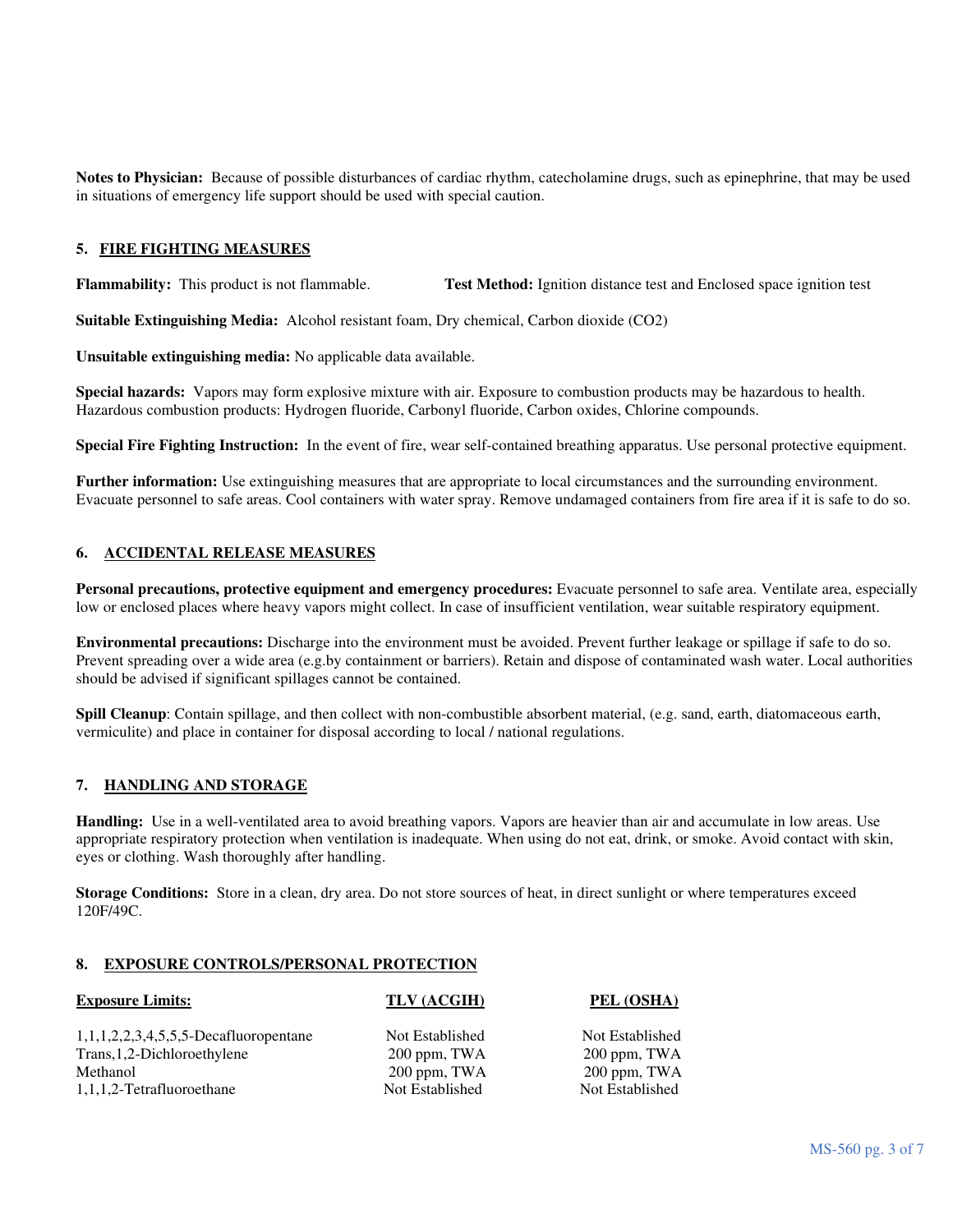**Respiratory Protection:** General and local exhaust ventilation is recommended to maintain vapor exposures below recommended limits. Where concentrations are above recommended limits or are unknown, appropriate respiratory protection should be worn. Follow OSHA respirator regulations (29 CFR 1910.134) and use NIOSH/MSHA approved respirators. Protection provided by air purifying respirators against exposure to any hazardous chemical is limited. Use a positive pressure air supplied respirator if there is any potential for uncontrolled release, exposure levels are unknown, or any other circumstance where air purifying respirators may not provide adequate protection

**Eye Protection:** Avoid eye contact. Use chemical goggles or safety glasses with side shields.

**Skin Protection:** Avoid contact with skin. Use gloves impervious to this material (eg. Viton) when prolonged or frequently repeated contact occurs. For special applications, we recommend clarifying the resistance to chemicals to the protective gloves with the glove manufacturer. Wash hands before breaks and at the end of workday. Breakthrough time is not determined for the product. Change gloves often.

**Prevention of Swallowing:** Do not eat or drink when using this product. Wash exposed areas thoroughly with soap and water.

# **9. PHYSICAL AND CHEMICAL PROPERTIES**

| <b>Boiling Point: N.A.</b>                            | <b>Percent Volatile by Volume: 100</b> |
|-------------------------------------------------------|----------------------------------------|
| <b>Density:</b> 1.25 g/cc @ $77^{\circ}F/25^{\circ}C$ | Vapor Pressure: N.A.                   |
| Vapor Density (Air=1): $>1$                           | Solubility in $H_2O$ : N.A.            |
| <b>pH</b> Information: Neutral                        | <b>Evaporation Rate (CC14=1):</b> N.A. |
| <b>Form:</b> Aerosol                                  | <b>Appearance:</b> Clear               |
| <b>Color:</b> Colorless                               | <b>Odor:</b> Ethereal                  |

# **10. STABILITY AND REACTIVITY**

**Reactivity:** Not classified as a reactivity hazard

**Chemical stability:** Stable at normal ambient conditions.

**Possibility of hazardous reactions:** Vapors may form flammable mixture in air.

**Material and Conditions to Avoid:** None known.

**Decomposition:** No hazardous decomposition products are known.

# **11. TOXICOLOGICAL INFORMATION**

# **1,1,1,2,2,3,4,5,5,5-Decafluoropentane**

**Information on likely routes of exposure:** Inhalation, Skin contact, Ingestion, Eye contact **Acute Oral:** LD50: > 5000 mg/kg in rats **Acute Inhalation (vapor):** 4 hour LC50: 114 mg/l in rats **Acute Dermal:** LD50: > 5000 mg/kg in rats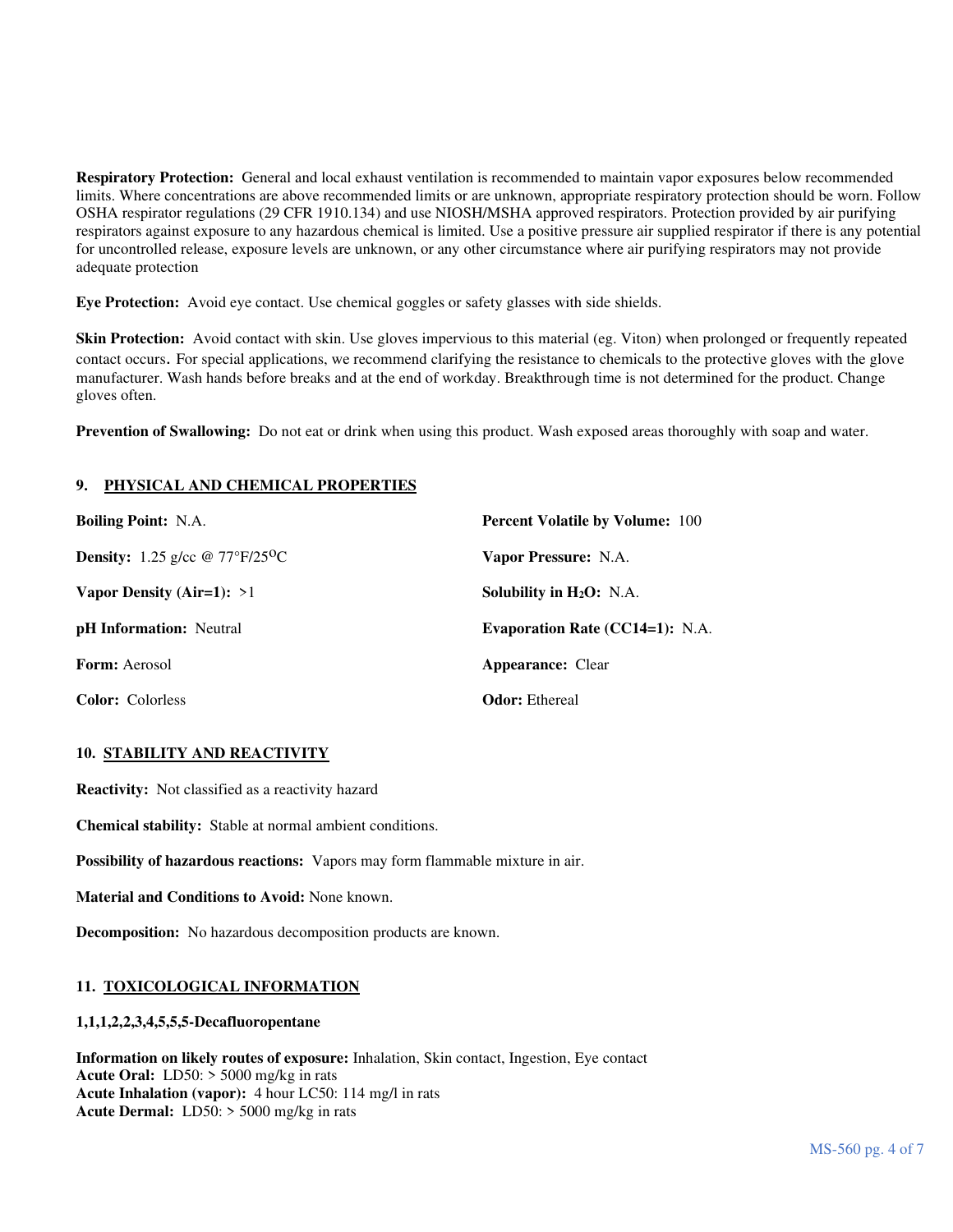**Skin Corrosion/Irritation:** No skin irritation in rabbits. **Serious Eye Irritation/ Eye Irritation:** No eye irritation in rabbits. **Skin Sensitization:** No skin sensitization in Guinea pigs. **Respiratory Sensitization:** Not classified based on available information. **Germ Cell Mutagenicity:** Weight of evidence does not support classification as a germ cell mutagen. **Carcinogenicity:** Not classified based on available information. **Reproductive toxicity:** Weight of evidence does not support classification as a germ cell mutagen. **STOT-single exposure:** Not classified based on available information. **STOT-repeated exposure:** No significant health effects observed in animals at concentrations of 1mg/l/6h/d or less. **Aspiration toxicity:** Not classified based on available information.

### **Trans-1,2-Dichloroethylene**

**Acute Oral:** LD50: 7902 mg/kg in rats. Method: OECD Test Guideline 420

**Acute Dermal:** LD50: > 5,000 mg/kg in rabbits. Method: OECD Test Guideline 402

**Acute Inhalation:** 4 hour LC50: 95.5 mg/l in rats. Test atmosphere: vapor. Method: OECD Test Guideline 403

**Skin Corrosion/Irritation:** Mild skin irritation in rabbits. Method: OECD Test Guideline 404

**Serious Eye Irritation/ Eye Irritation:** Eye irritation in rabbits. Reversing within 7 days. Method: OECD Test Guideline 405 **Skin Sensitization:** Not classified based on available information.

**Respiratory Sensitization:** Not classified based on available information.

**Germ Cell Mutagenicity:** In vitro and In vivo – Not Mutagenic. Weight of evidence does not support classification as a germ cell mutagen.

**Carcinogenicity:** Not classified based on available information.

**Reproductive toxicity:** Embryo-fetal development: Negative in rat by inhalation. Method: OECD Test Guideline 414

**STOT-single exposure:** May cause drowsiness and dizziness.

**STOT-repeated exposure:** No significant health effects observed in animals at concentrations of 250 ppmV/6h/d or less by inhalation. **Aspiration toxicity:** Not classified based on available information.

# **Methanol**

**Inhalation Acute toxicity:** 3mg/l estimated, 4 hours (vapor). Method: Expert judgement. (Based on harmonized classification in EU regulation 1272/2008, Annex VI)

**Dermal Acute toxicity:** 300 mg/kg, (estimated in humans)

**Oral Acute Toxicity:** 300 mg/kg, (estimated in humans)

**Skin Corrosion/Irritation:** No irritation, Rabbit

**Serious Eye Irritation/ Eye Irritation:** No irritation, Rabbit

**Skin sensitization:** Negative in Guinea pig (Maximization Test)

**Respiratory Sensitization:** Not classified based on available information.

Germ Cell Mutagenicity: Genotoxicity in vivo and vitro tests were negative.

**Carcinogenicity:** Negative in Mouse, 18 months (inhalation-vapor).

**Reproductive Toxicity:** Fertility/early embryonic development - Negative in Mouse (ingestion)

Embryo-fetal development - Positive in Mouse (ingestion). The effects were seen only at maternally toxic doses.

**STOT-single exposure:** May cause damage to organs (Eyes, Central Nervous System)

**STOT-repeated exposure:** NOEL: 1.06 mg/l (90 days, Inhalation) in rats

**Aspiration toxicity:** Not classified based on available information.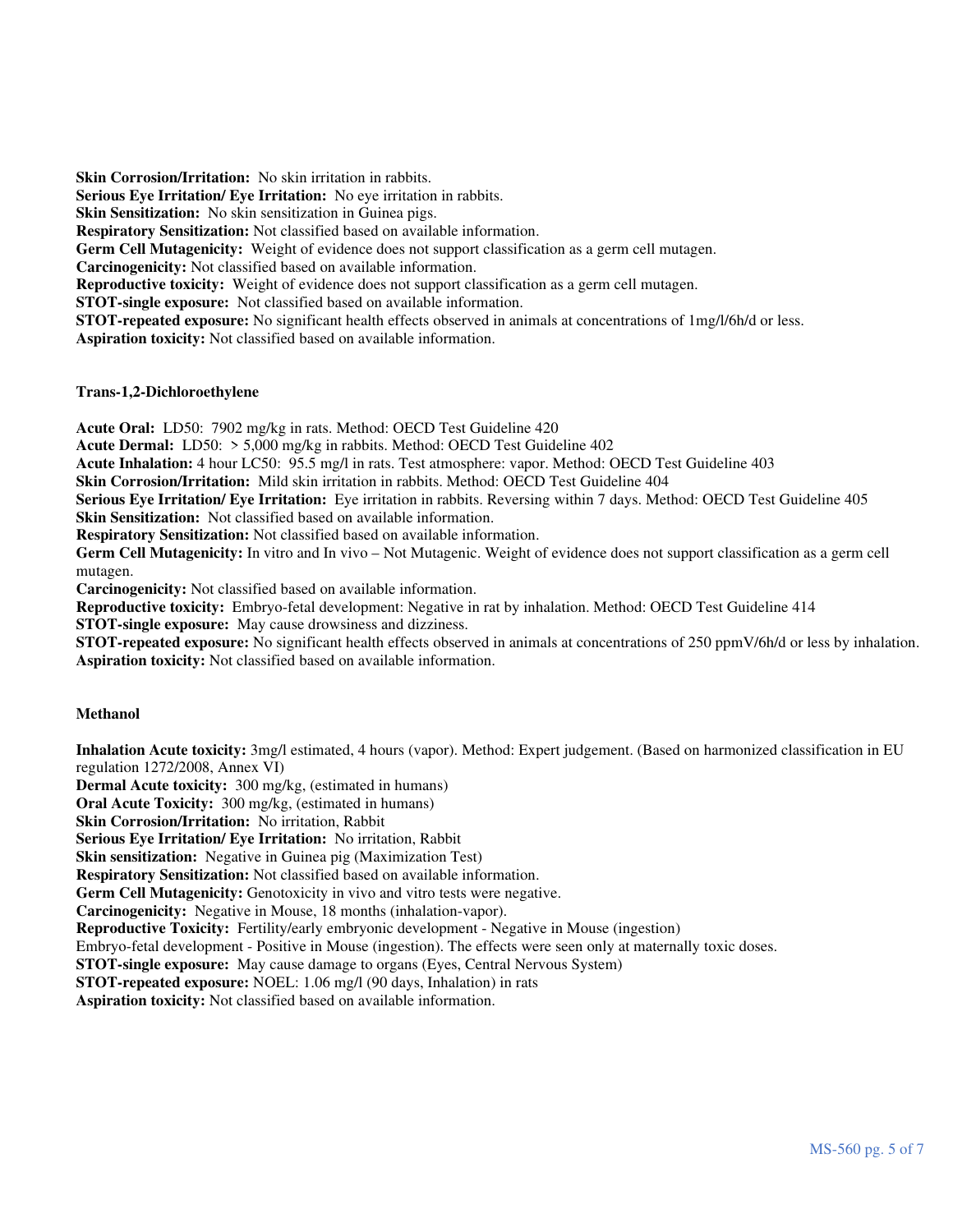# 12. ECOLOGICAL INFORMATION

### **1,1,1,2,2,3,4,5,5,5-Decafluoropentane**

96 hour LC50 in Oncorhynchus mykiss (rainbow trout): 13.9 mg/l 96 hour LC50 in Pimephales promelas (fathead minnow): 27.2 mg/1 96 hour LC50 in Danio rerio (zebra fish): 13 mg/l 48 hour LC50 in Daphnia magna (Water flea): 11.7 mg/l 72 hour EC50 in Pseudokirchneriella subcapitata (Green algae): >120 mg/l 21 days NOEC in Daphnia magna (Water flea): 1.72 mg/l

**Biodegradability:** Not readily biodegradable. **Bioaccumulative potential:** Bioaccumulation is unlikely. **Mobility in soil:** No data available

### **Trans-1,2-Dichloroethylene**

96 hour LC50 in Lepomis marochirus (Bluegill sunfish): 135 mg/l. Based on data from similar materials. 48 hour EC50 in Daphnia magna (Water flea): 220 mg/l. Method: EPA-660/3-75-009 72 hour EC50 in Pseudokirchneriella subcapitata (Green algae): 36.36 mg/l. Method: OECD Test Guideline 201

**Biodegradability:** Not readily biodegradable. Method: OECD Test Guideline 301D **Bioaccumulative potential:** Partition coefficient: n-octanol/water: log Pow: 2.06

### **Methanol**

96 hour LC50 in Lepomis marochirus (Bluegill sunfish): 15,400 mg/l 48 hour EC50 in Daphnia magna (Water flea): >10,000 mg/l 96 hour EC50 in Pseudokirchneriella subcapitata (Green algae): 22,000 mg/l 200 hour NOEC in Oryzias latipes (Orange-red killfish): 15,800 mg/l

**Biodegradability:** Readily biodegradable. 95% biodegradable in 20 days **Bioaccumulative potential:** Bioconcentration factor (BCF): <10 in Leuciscus idus (Golden orfe). Partition coefficient: noctanol/water: log Pow: -0.77

### **13. DISPOSAL CONSIDERATIONS**

Comply with federal, state and local regulations. Remove to a permitted waste disposal facility.

### **14. TRANSPORT INFORMATION**

# **U.S. DOT Limited Quantity**

**IATA Proper Shipping Name:** Aerosols, Non-Flammable **Hazard Class:** 2.2 **Identification No.** UN1950 **Packing Group:** None